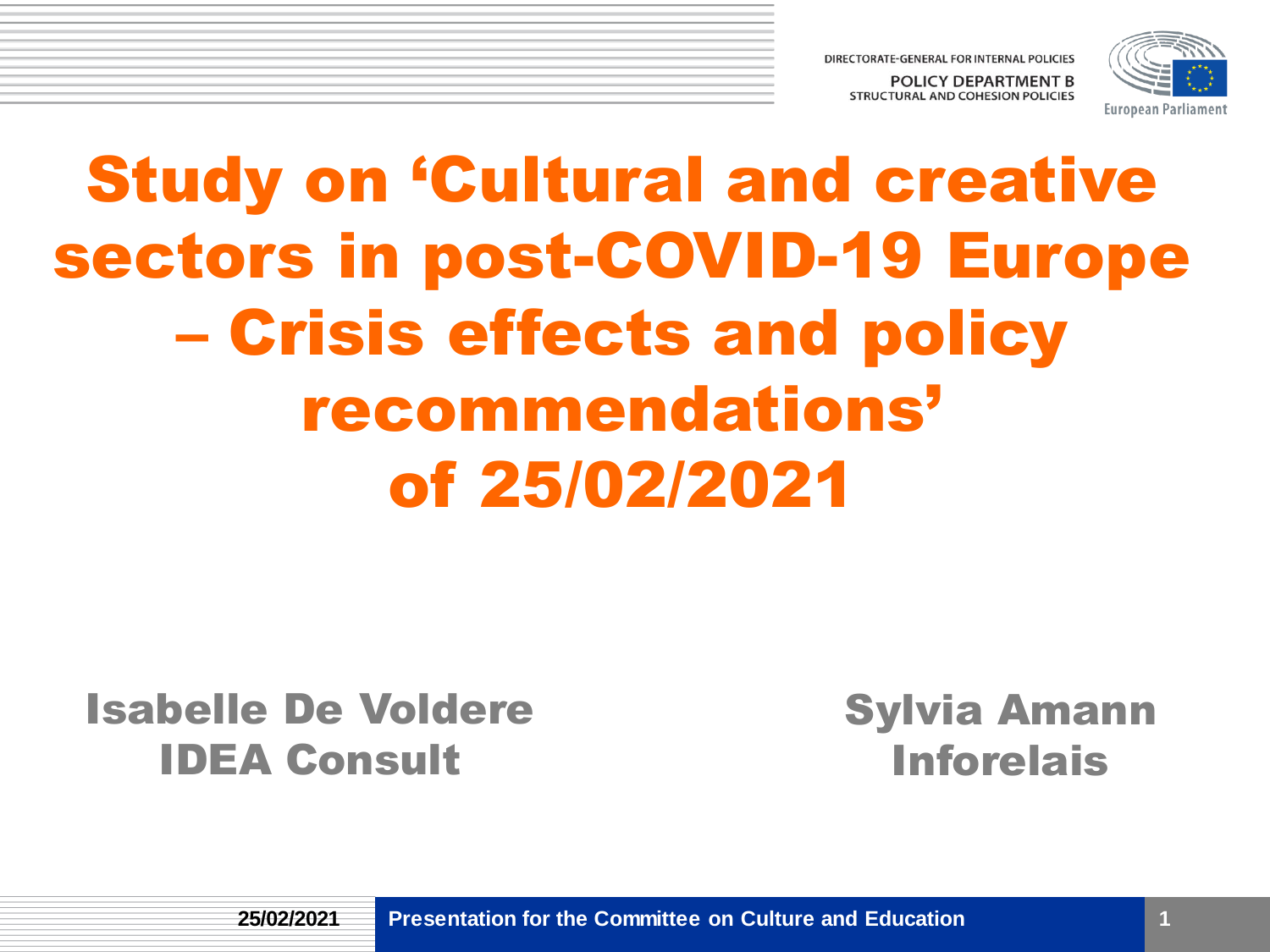

## Structure of the Presentation

- 1. Pre-COVID-19 situation
- 2. Effects of COVID-19 on CCS
- 3. Analysis of COVID-19 policy support for CCS
- 4. Perspectives beyond the crisis
- 5. Policy recommendations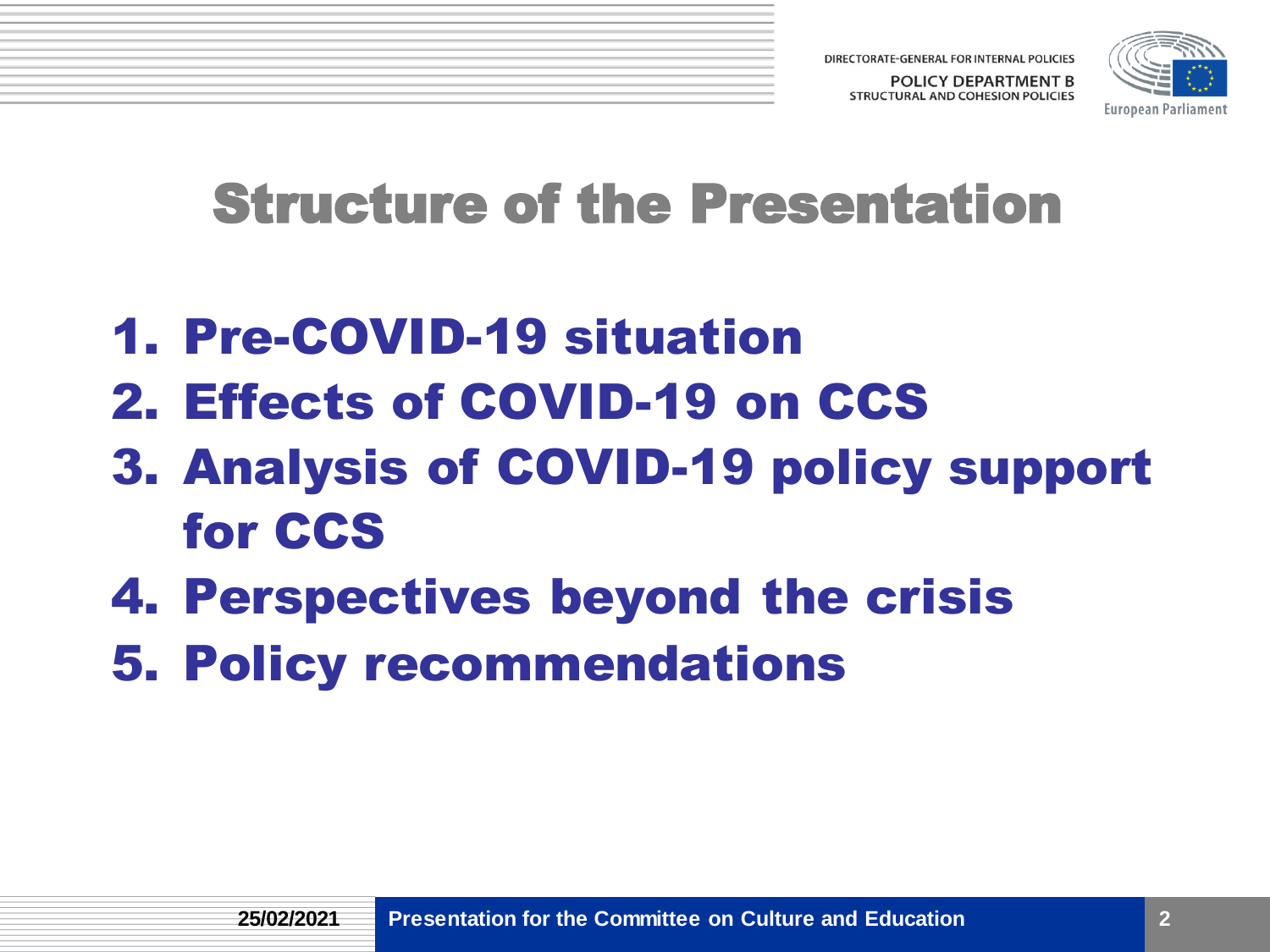

# 1. Pre-COVID-19 situation in the CCS

- Highly fragmented organisation of creative value chains
- **Project-based working processes**
- (Not well-protected) IP-based revenue and income models
- High uncertainty about success and thus business risks
- **Non-profit character of many activities**



#### Fragile organisational structures and working practices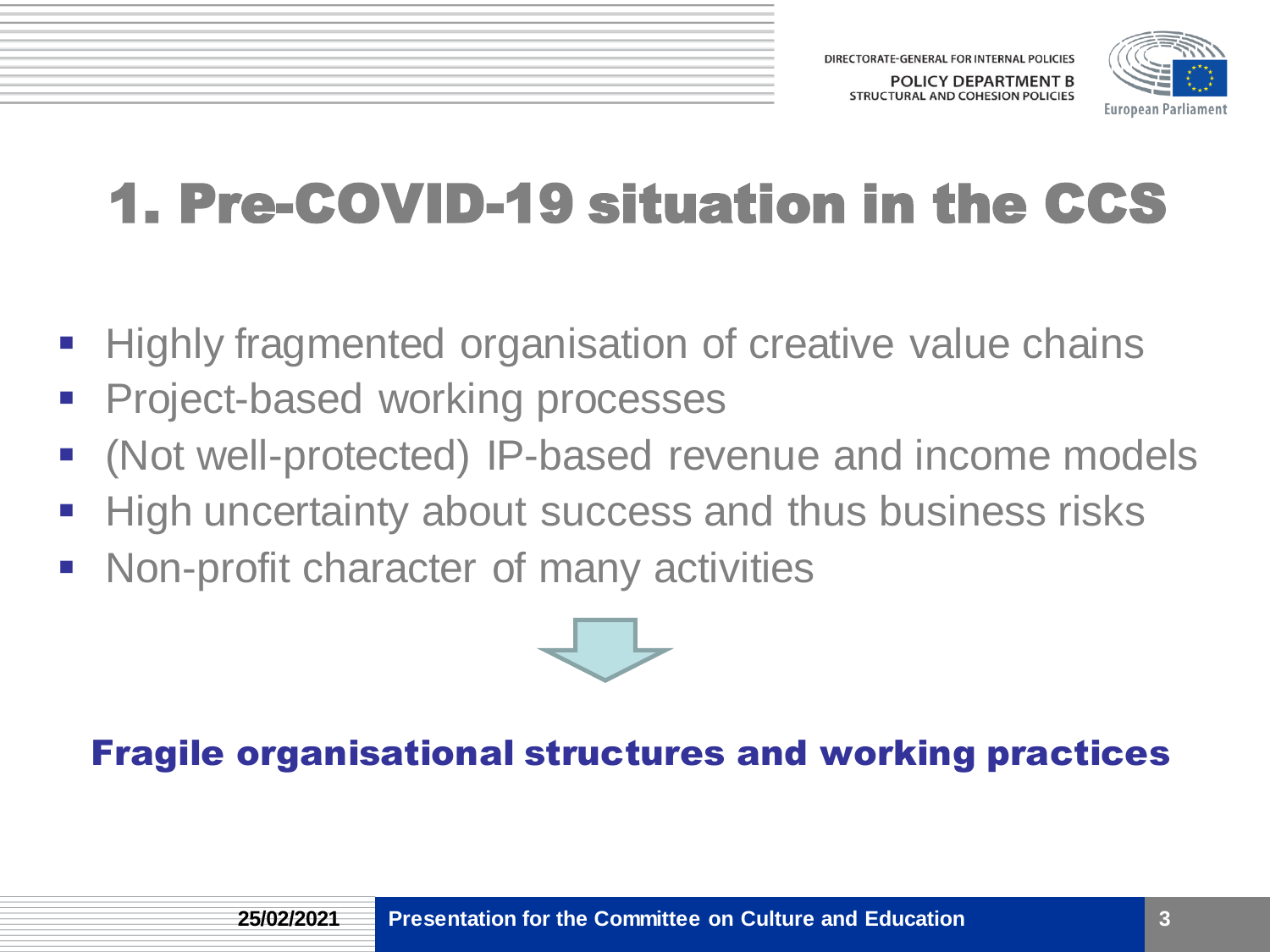

# 2. Effects of COVID-19 on CCS

### The CCS have been among the most negatively affected sectors

- **Direct negative economic effects versus wider and longer-term social effects**
- **E** High vulnerability of non**standard workers**

#### Large differences among sub-sectors

## The effects were not only negative

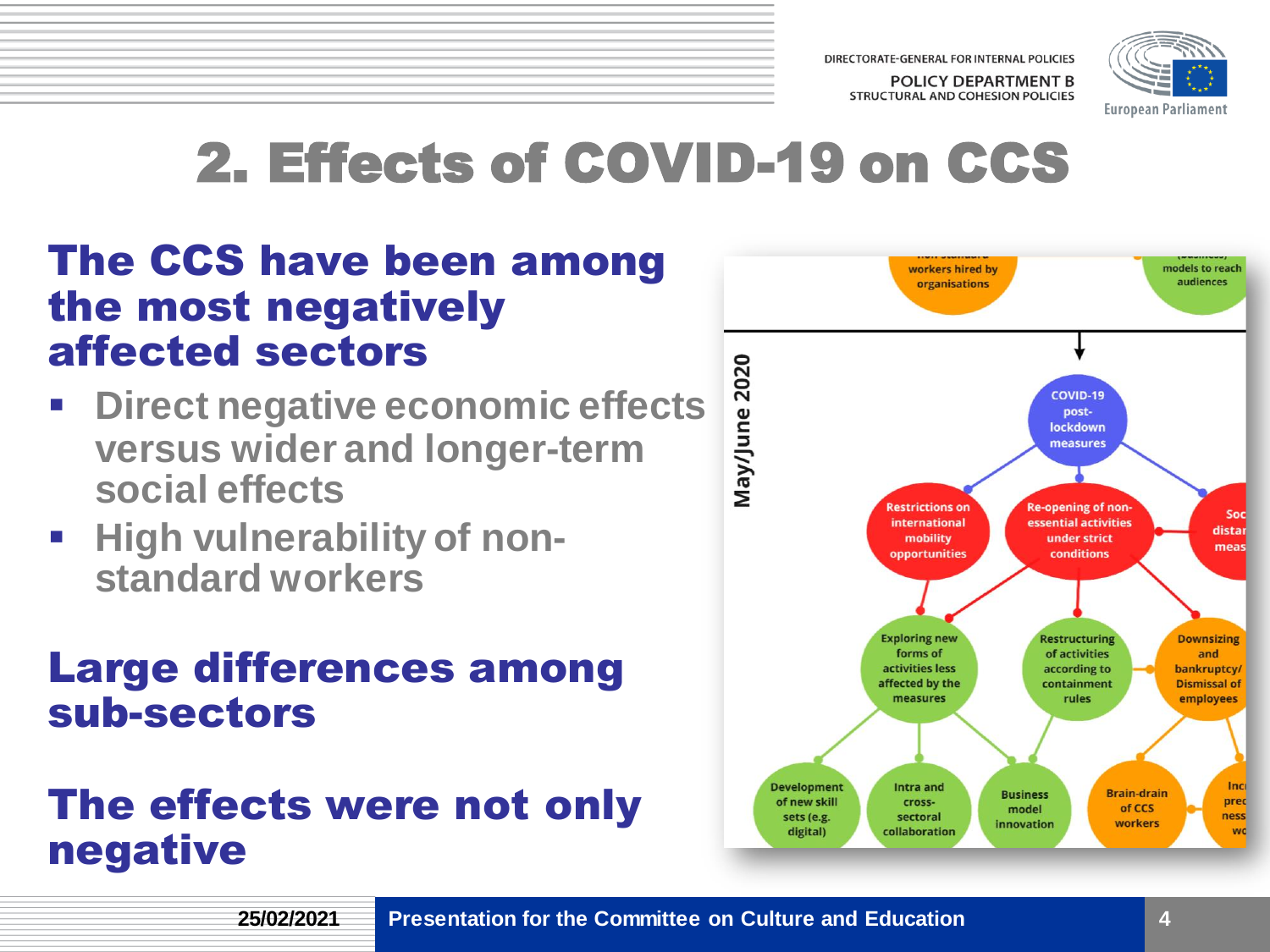

## 2. Effects of COVID-19 on CCS: sub-sector impact heatmap



**25/02/2021**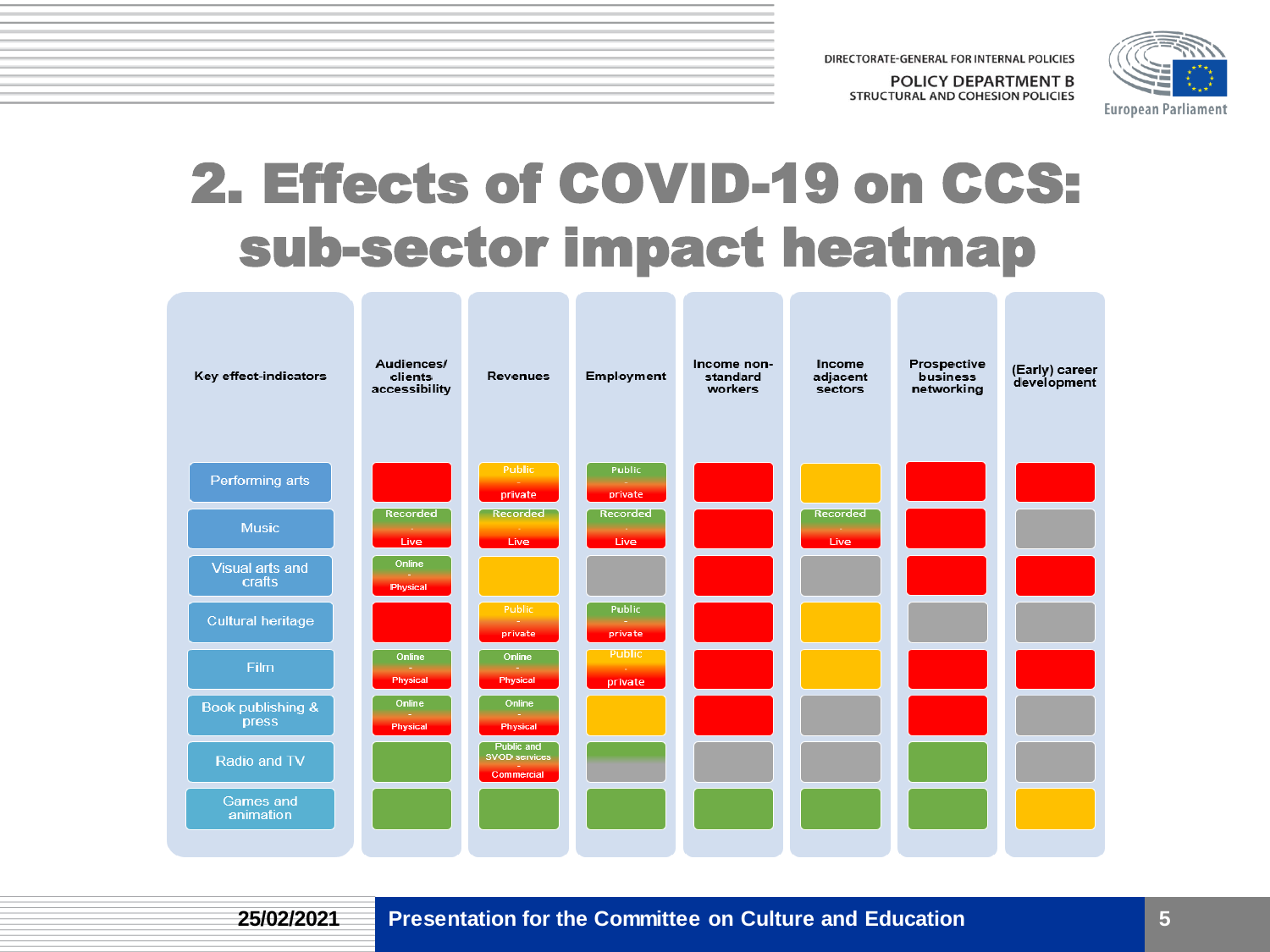DIRECTORATE-GENERAL FOR INTERNAL POLICIES POLICY DEPARTMENT B

STRUCTURAL AND COHESION POLICIES



# 3. Analysis of policy support for CCS

### Most help provided from public sources

Main focus on emergency support

Fragmentation causes non sustainable working and living conditions in CCS

An illustrative approximation of CCS loss and help

Expected maximum loss of German CCS amounts to €40 billion while culture-specific support programmes in the EU reach so far (a minimum) of €8 billion

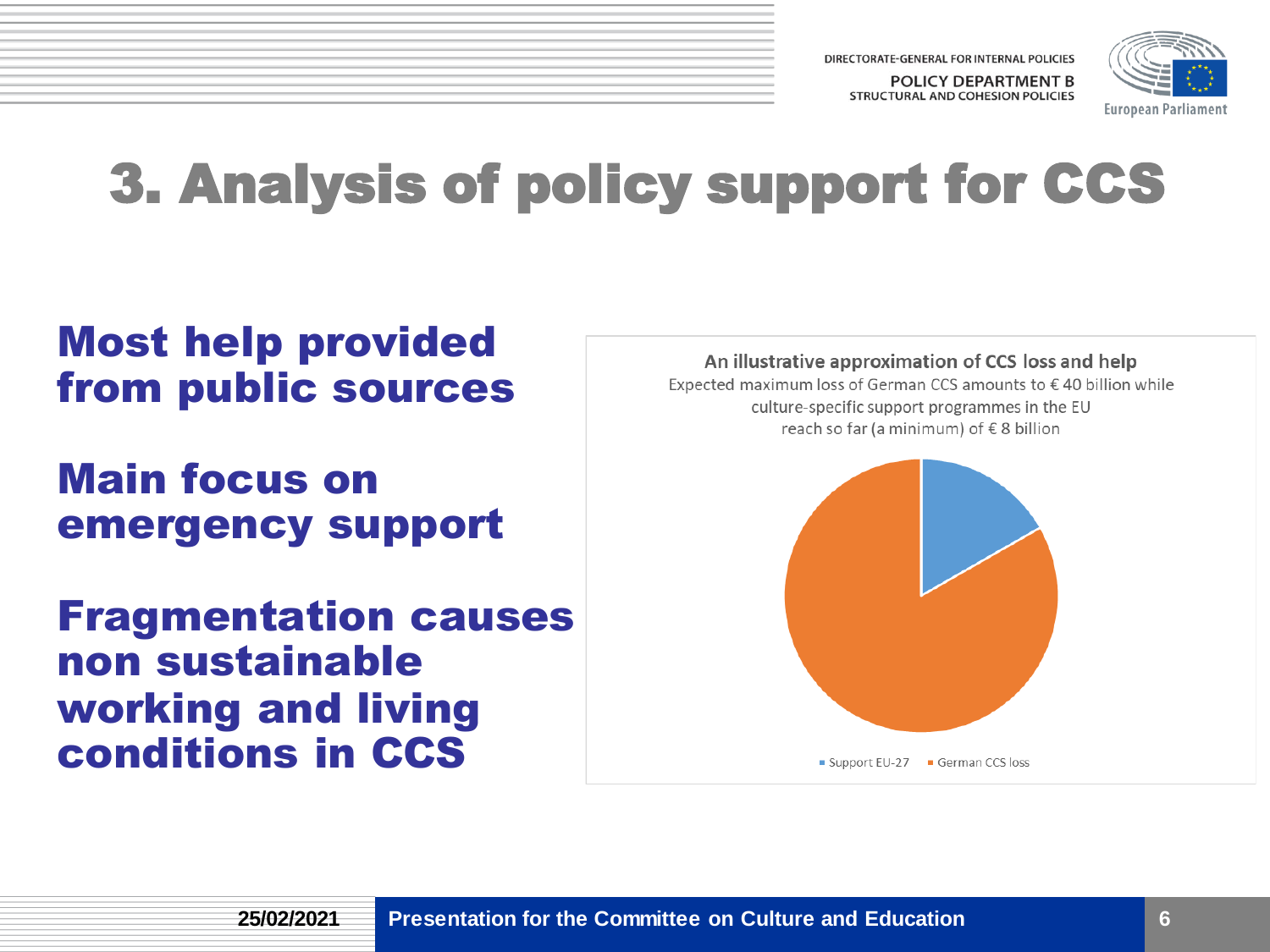

# 3. Analysis of policy support for CCS

## CCS Income generation:

- Challenging frameworks persist related to new income sources for the CCS and the readiness of non-public investors to (re-)engage.
- Copyright is a central pre-condition to ensure income of creators.

## Cost-reduction and legal frameworks:

- Freelancers and artists in the cultural system are working under extreme uncertainty and often lack basic social rights.
- The added value of the European Union as a common market and territory of cooperation was partly lost.

## Innovation for and with the CCS:

- Innovation topics addressed during the 2020 crisis are too narrow, lack critical mass and broad impact.
- Capacity building needs are not sufficiently covered so far in the COVID-19 emergency and relaunch programmes.

## Enhancing social cohesion:

- In 2020, culture and the arts have impressively shown their potential for contributing to social cohesion.
- International exchange and solidarity are a potential victim of the 2020 crisis.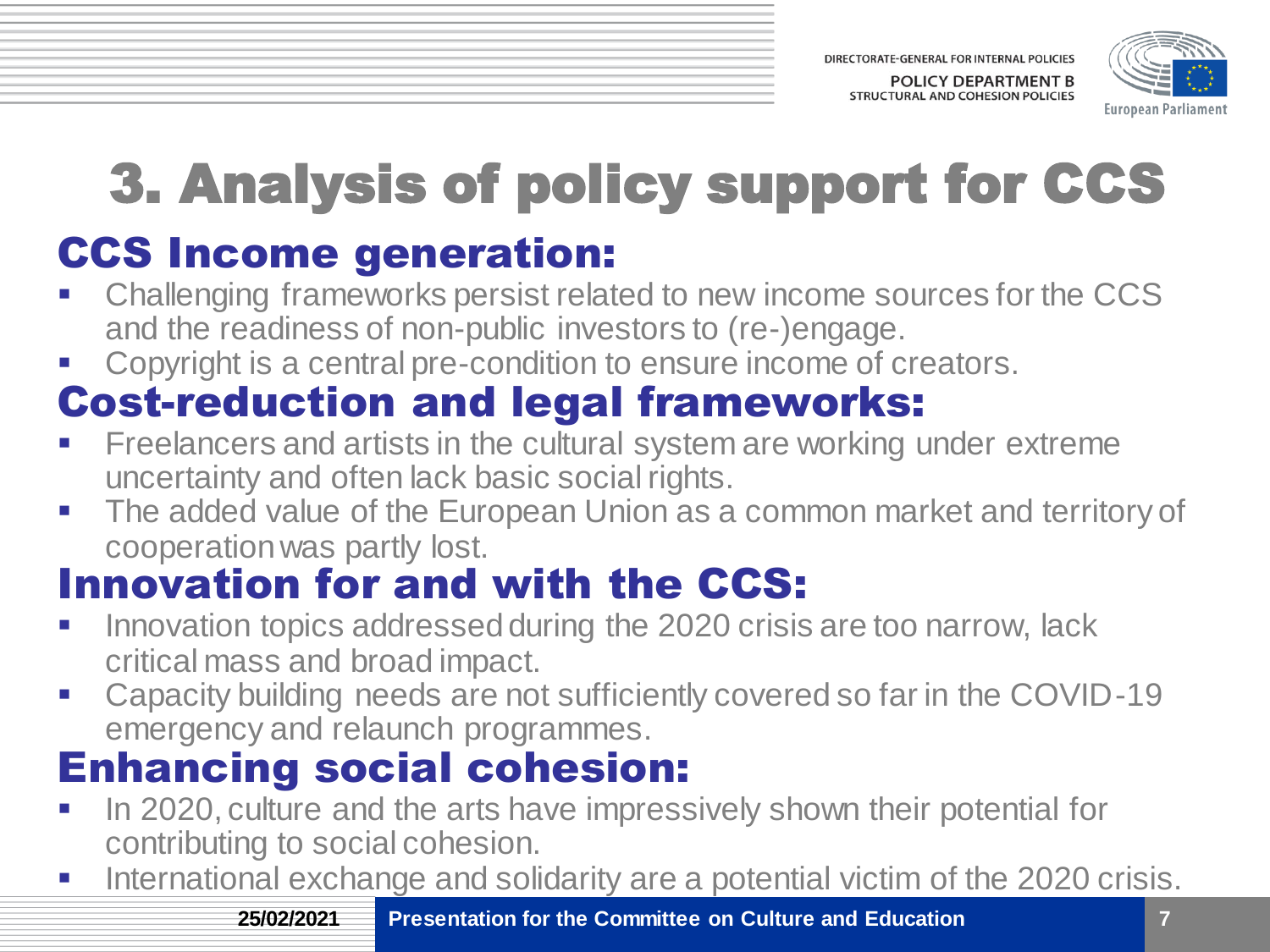

# 4. Perspectives beyond the crisis

"We won't go back to normal, because normal was the problem"

- **The CCS need a more systemic change rather than only recovery**
- **The COVID-19 crisis provided a unique momentum to re-think existing practices and experiment with alternatives**
- **The crisis highlighted major opportunities to step up CCS' contribution to tackling large societal challenges**



**25/02/2021**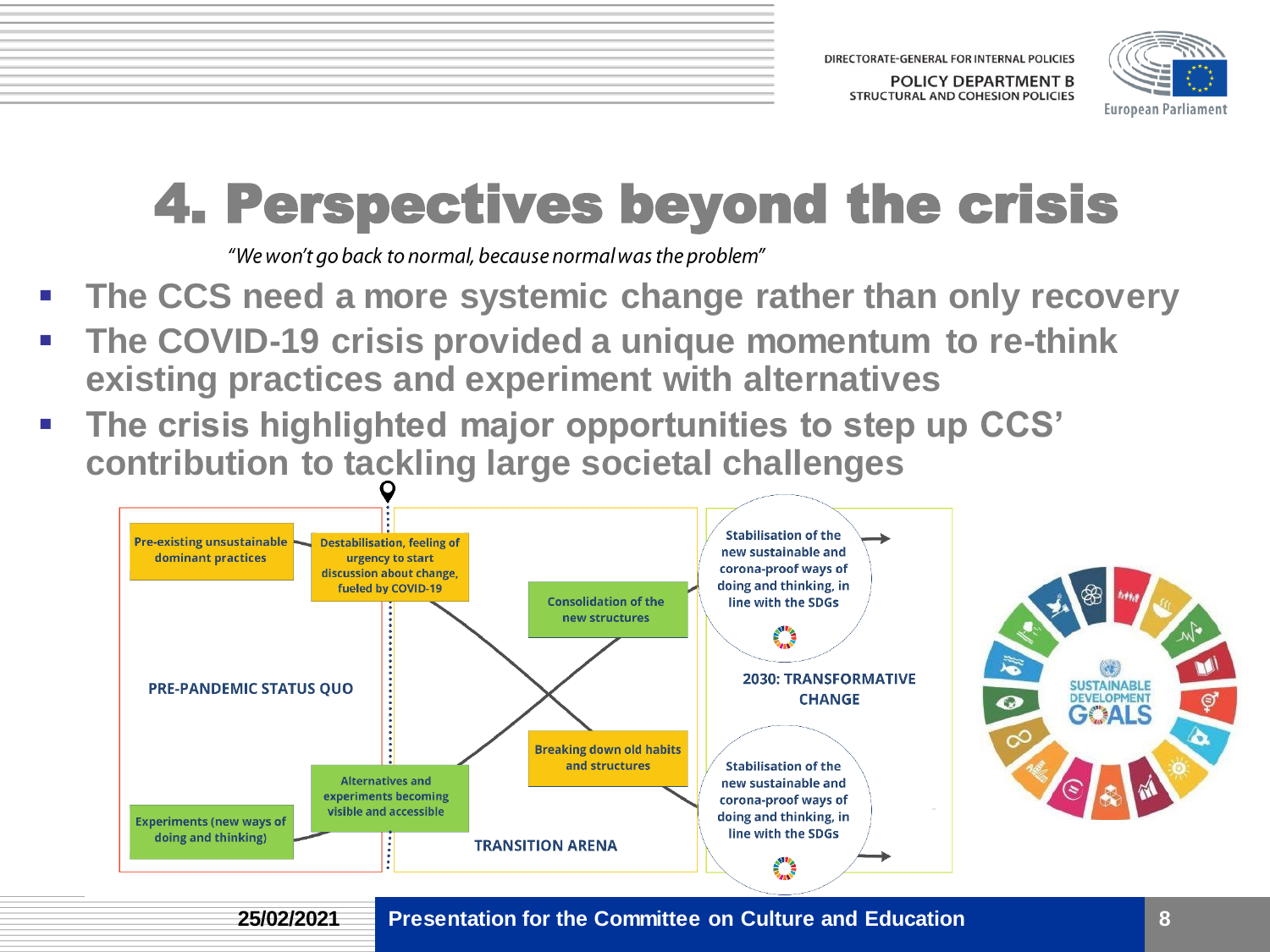DIRECTORATE-GENERAL FOR INTERNAL POLICIES

**POLICY DEPARTMENT B** STRUCTURAL AND COHESION POLICIES



# 4. Perspectives beyond the crisis

- **Policy makers have an important role to play in supporting transition processes**
- **A multi-faceted toolbox of policy measures is needed**

**25/02/2021**

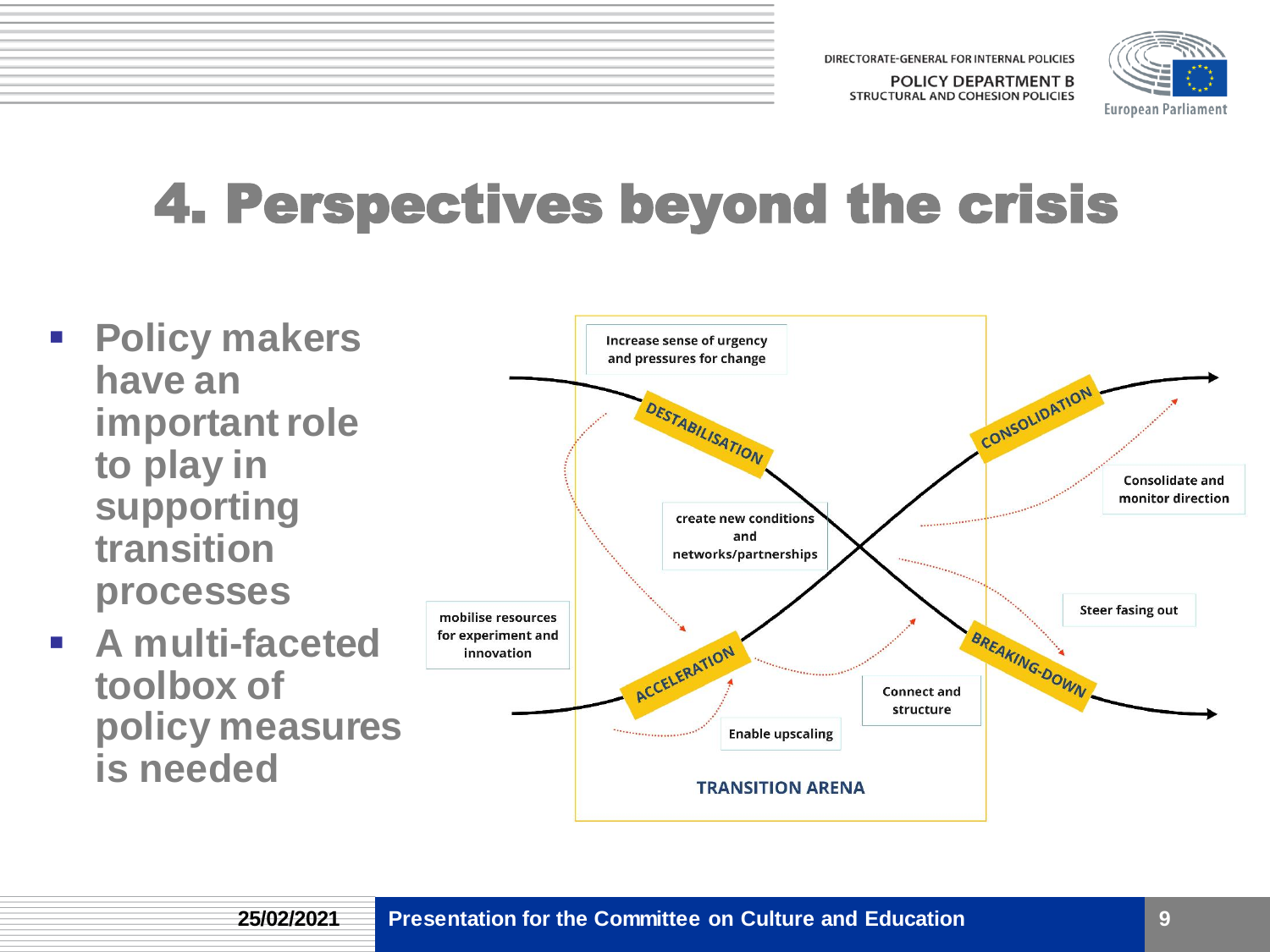DIRECTORATE-GENERAL FOR INTERNAL POLICIES **POLICY DEPARTMENT B** 

**STRUCTURAL AND COHESION POLICIES** 



## 5. Policy recommendations